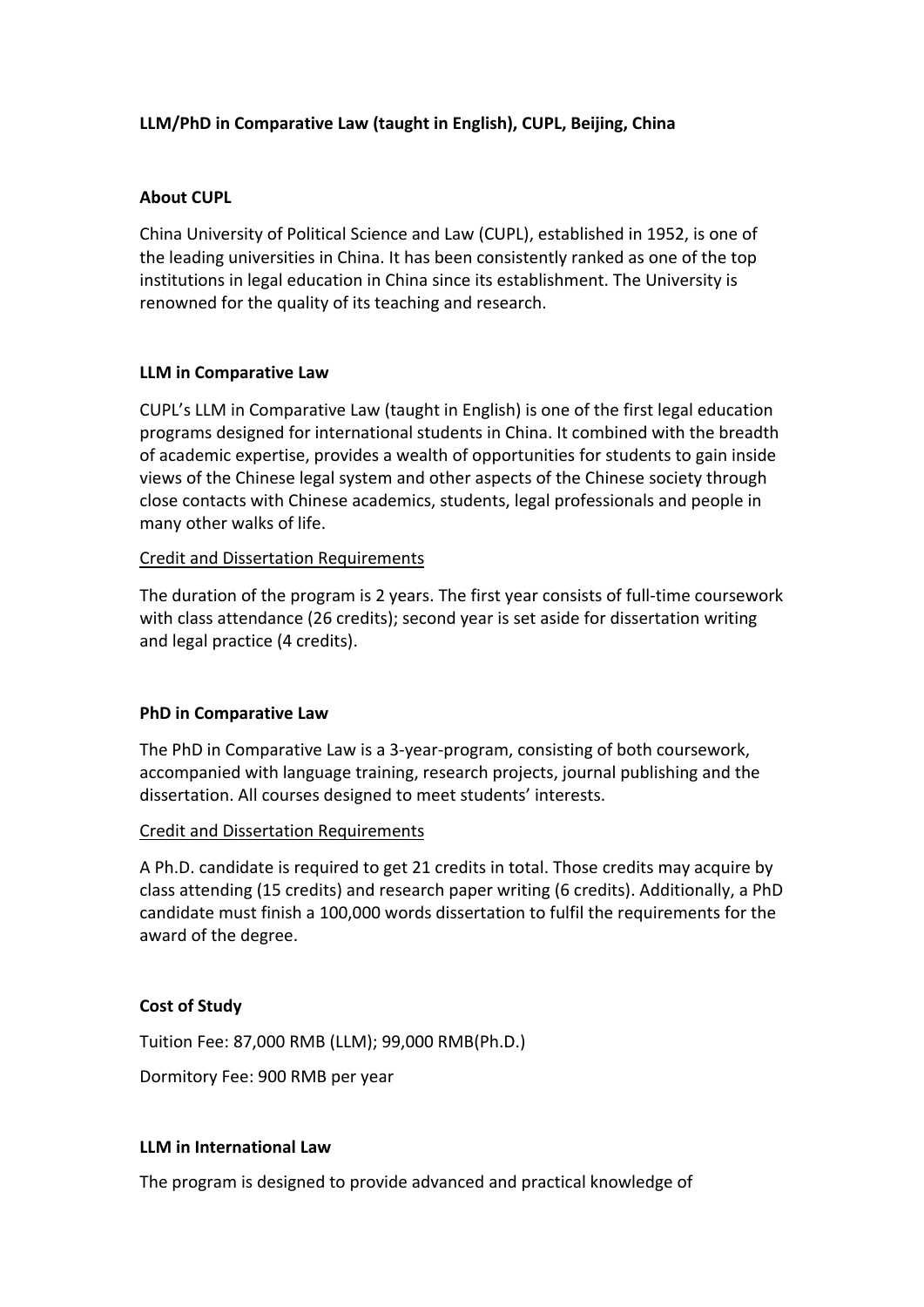international law to students & practitioners across the world.

## **PhD in International Law**

The program welcomes research proposals in a wide range of research areas. A PhD degree normally takes three years to complete, the maximum period of study is six years from the date of admission.

# **Application**

The following materials are needed for your application:

- ①A completed application form
- ②Four two-inch photos
- ③One certified photocopy of valid ordinary passport
- ④One certified photocopy of Bachelor/Master degree certificate
- ⑤Applicants from non-native English-speaking countries should provide a copy of Certificate of English Proficiency. Those who get a New TOEFL score over 90 or IELTS over 6.0 are given first priority
- ⑥Priority will be given to students who have Chinese learning experiences

Application starts from 1st April to 30th June, and the application fee is 1000 RMB.

### **Scholarships**

The Chinese Government Scholarship application starts from January to April via the website: http://www.csc.edu.cn/laihua

Please enter the code 10053 for CUPL when applying and choose Comparative Law as your major.

The Scholarship Covers:

- ① Application fee, tuition fee
- ② Dorm fee on campus
- ③ Stipend: 3000 RMB/month for LLM students; 3500 RMB/month for PhD students
- ④ Insurance

### **Contact us**

Mailing address: School of International Studies, China University of Political Science and Law, No. 25 Xitucheng Road, Haidian District, Beijing, China, 100088